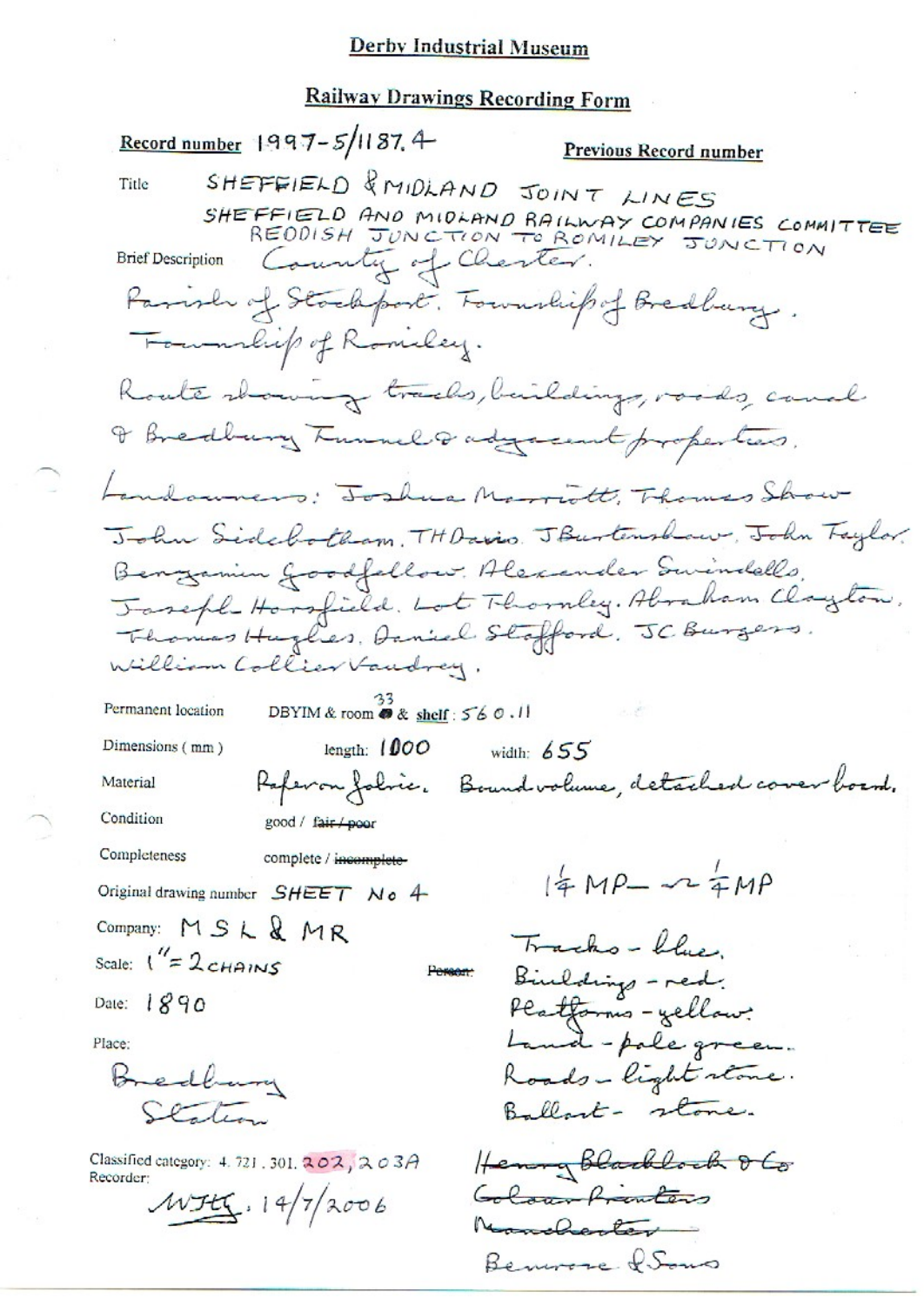# **Railway Drawings Recording Form**

Record number 1997-5/1187. 5 Previous Record number SHEFFIELD & MIDLAND JOINT LINES Title SHEFFIELD AND MIDLAND RAILWAY COMPANIES COMMITTEE<br>HYDE JUNCTION TO HAYFIELD<br>Lournty of Cherter, **Brief Description** Parish of Stacksport, Fourship of Romiley. Route through Romiclay Station rhowing tracks, buildings, roads, canal or adjocement hinldings. Landowners: JOWCVandrey. WMWych. OHeyworth. Ormerod Heyworth. Ann Coopert France Booth. DBYIM & room  $\otimes$  & shelf:  $560.11$ Permanent location Dimensions (mm) length:  $1000$ width:  $655$ Referan fabric. Bound valume, detached cover board. Material Condition good / fair poor Completeness complete / incomplete- $40\frac{2}{3}MP - 39\frac{2}{7}MP$ Original drawing number SHEET No Company: MSL & MR Tracho-lles Scale:  $1'' = 2c$ HAINS Birldings - red. Person: Date:  $1890$ Platforms-yellow. Land-pole green. Place: Romiley Roads-light stone. Ballast - stone. Heavy Blacklock 860 Classified category: 4, 721, 301, 2018, 202, 203A Recorder: Colour Printers  $WFEC. 19/7/2006$ Nanchester

Benrose & Sons.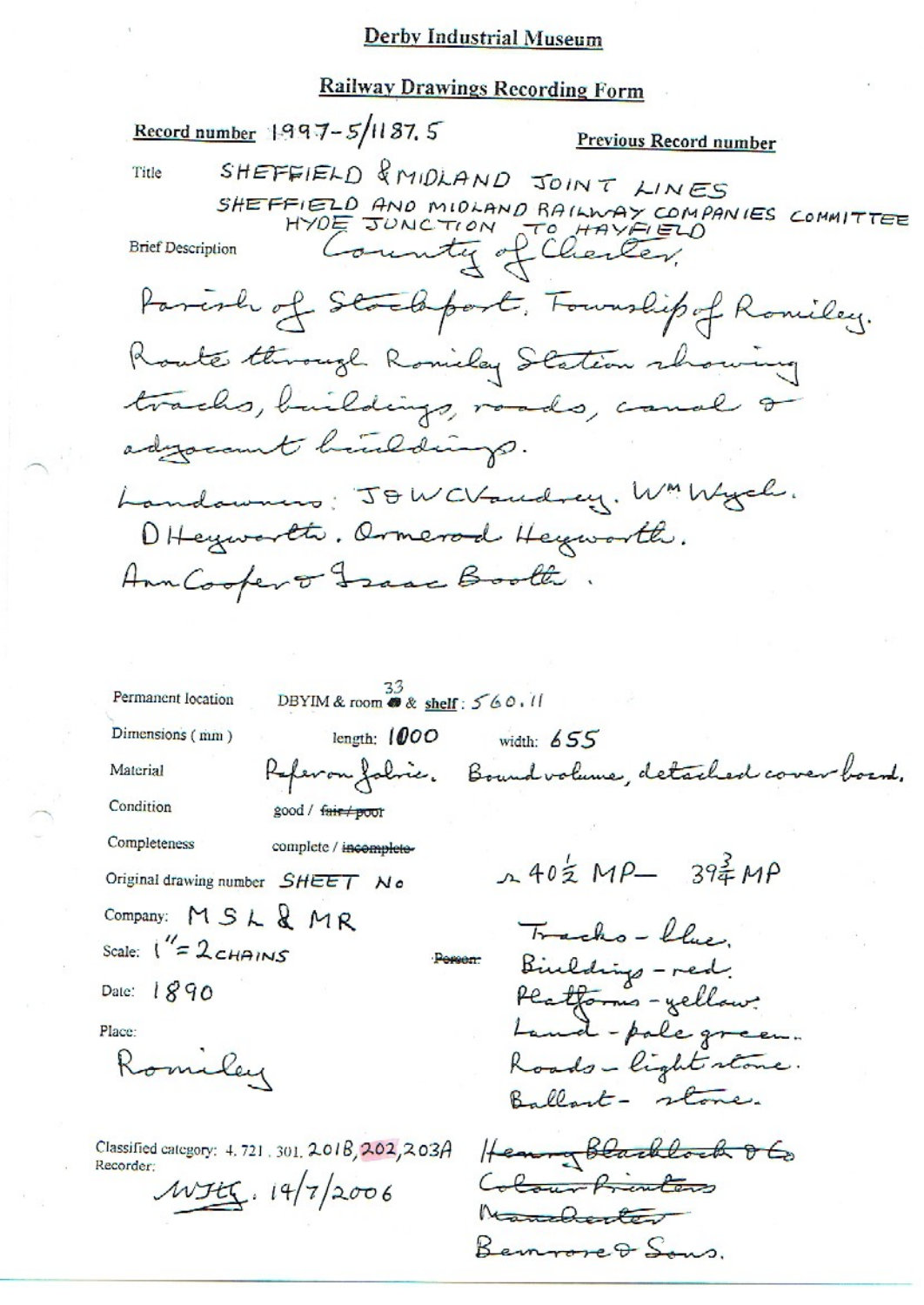# Railway Drawings Recording Form

Record number 1997-5/1187.17

Previous Record number

Title

SHEFFIELD & MIDLAND JOINT LINES SHEFFIELD AND MIDLAND RAILWAY COMPANIES COMMITTEE

REDDISH JUNCTION TO ROMILEY JUNCTION **Brief Description** 

County of Charler. Parish of Stockport. Foundip of Brinninglan. Foundip of Bredburg. Route through countryside pass form CLC near Bredhing Jam Tracks, huilding, roads, waters umes Landowners; John Wilson Fosc. Toseph Horsfield, Nortthew Longden.

DBYIM & room  $\overset{33}{\bullet}$  & shelf:  $5'$ 60.11 Permanent location Dimensions  $(mn)$ length:  $1000$ width:  $655$ Referan folice. Bound volume, detached cover board, Material Condition good / fair + poor Completeness complete / incomplete- $-42\frac{1}{2}MP - 241\frac{1}{2}MP$ Original drawing number SHEET No 17 Company: MSL&MR Tracks - blue Scale:  $1'' = 2c$ HAINS Person-Birlding - red. Date:  $1890$ Platforms - yellow: Land-pole green. Place: Lingard Roads-lightestone. Ballart- stone. Henry Blacklock DEs Classified category: 4, 721, 301,  $203A$ ,  $202$ Recorder:  $MHK.14/7/2006$ Colour Printers Manderland Bennoise D Song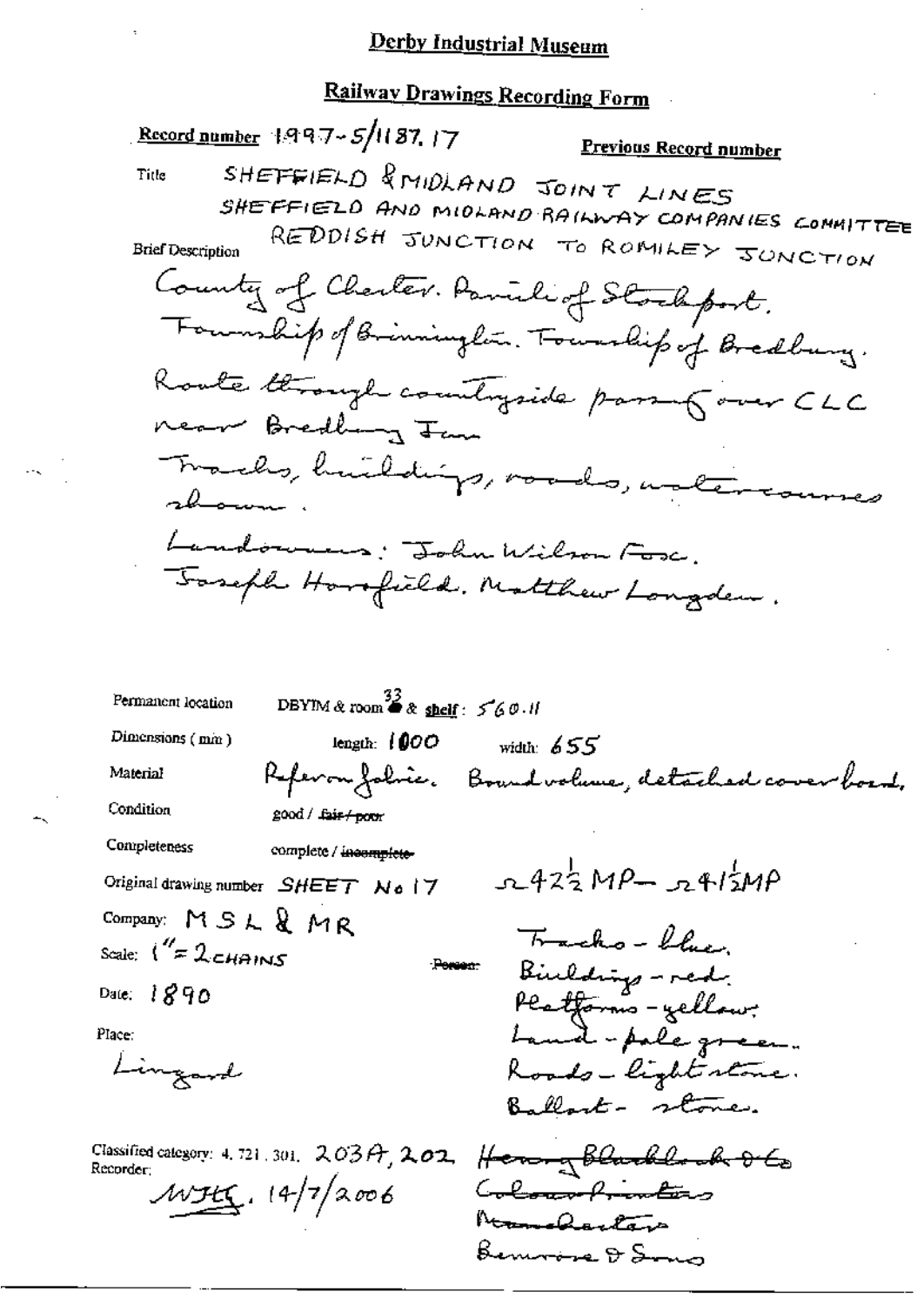### **Railway Drawings Recording Form**

Record number 1997-5/ $905.1$ Previous Record number  $A \wedge B$  (3 2 /998) GC QM JTRIX BREDBURY JUNCTION Title FLOODING New Manhole to Colvert **Brief Description** Plan showing location of new manhole access to calment on routh ride of Stadtfort - Romely tracks at Breaking Jon. Liegues Colliany tip.<br>Construction details of mombole shaft.

Permanent location

DBYIM & room 49 & shelf:  $12.7$ 

Dimensions (mm)

length:  $925$  width:  $650$ 

 $,612$ 

Material

Poper good fair post low.

Condition

Completeness

complete / incomplete

Original drawing number

Company:  $G C \Theta M$  Tt. Scale:  $\frac{\rho_{\ell+m}}{\sum_{\ell\in\mathcal{L}}\sqrt{n}}$   $\frac{1}{n}$  =  $\frac{\rho_{\ell+m}}{\sqrt{n}}$  =  $\frac{\rho_{\ell+m}}{\sqrt{n}}$  =  $\frac{\rho_{\ell+m}}{\sqrt{n}}$  =  $\frac{\rho_{\ell+m}}{\sqrt{n}}$  =  $\frac{\rho_{\ell+m}}{\sqrt{n}}$  =  $\frac{\rho_{\ell+m}}{\sqrt{n}}$  =  $\frac{\rho_{\ell+m}}{\sqrt{n}}$  =  $\frac{\rho_{\ell+m}}{\sqrt{n}}$  =  $\frac{\rho_{\ell+m}}{\sqrt{n}}$  =  $\frac{\rho_{\ell+m}}{\$ 

Date:  $8.2.1911$ 

Place:

Bredburg

Classified category:  $4.721$ ,  $301$ ,  $2.02$ Recorder Ully 1/10/1999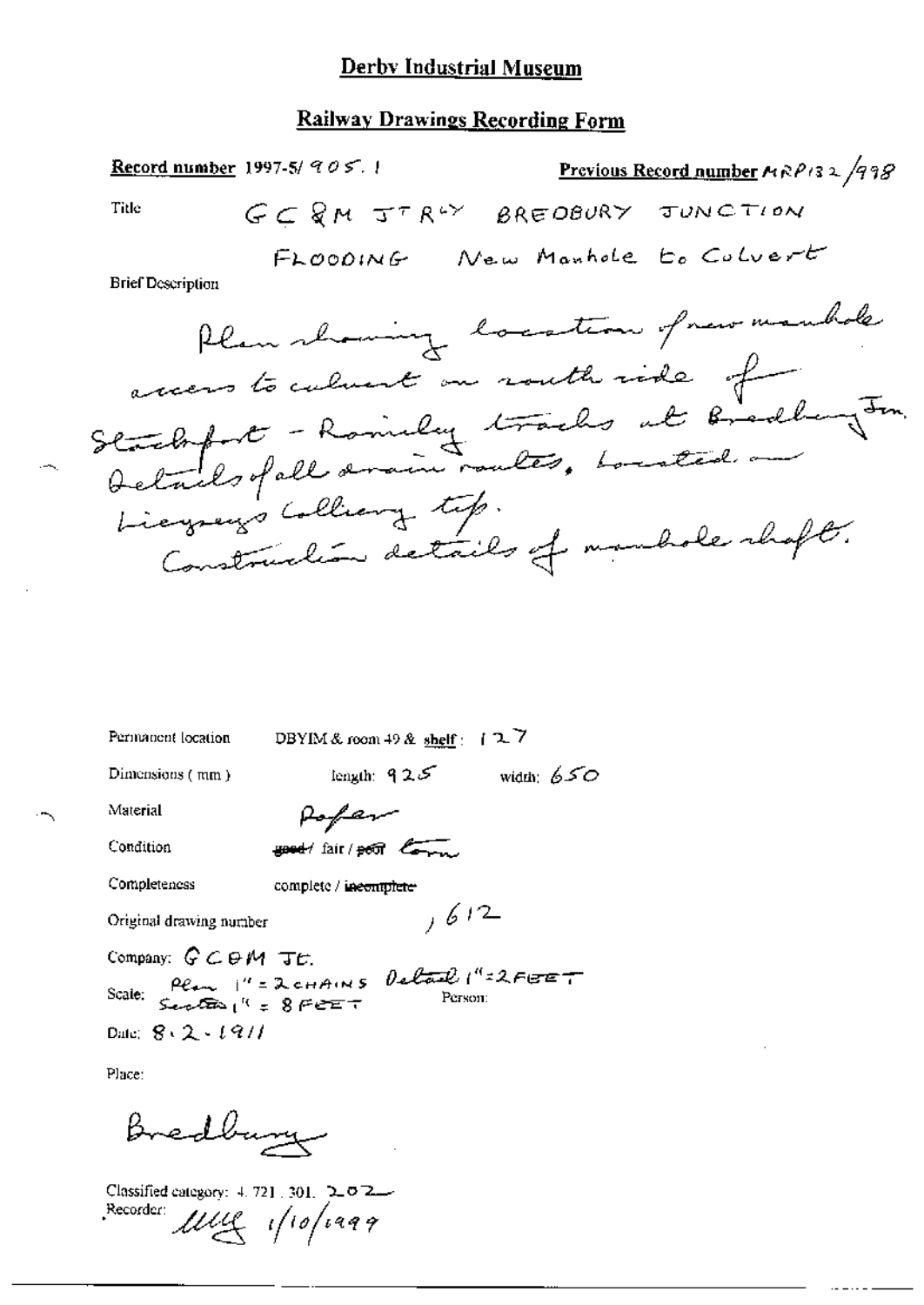# **Railway Drawings Recording Form**

Record number 1997-5/ 905.2 Previous Record number  $MRP/32/998$ G CRM GERES JUNCTION Tide FLOODING

**Brief Description** 



Permanent location

DBYIM & room 49 & shelf: 127

Dimensions (mm)

 $\begin{array}{ccc} \n\text{length:} & \leq I \leq & \text{width:} & 2.65\n\end{array}$ 

Condition

Material

Tracely folice good / fair / poor

Completeness

complete / incomplete"

Original drawing number

Company:  $G \subset \nabla$   $\mathfrak{h}$   $\Lambda$   $\mathfrak{T}^{\mathbf{C}}$ Scale:  $t''=2$  cHAINS

Date:  $16 - 7 - 1909$ 

Person:

Place:

Bredhary Fen

Classified category:  $4, 721, 301, 2, 02$ Recorder:  $Ull  $1/10/1999$$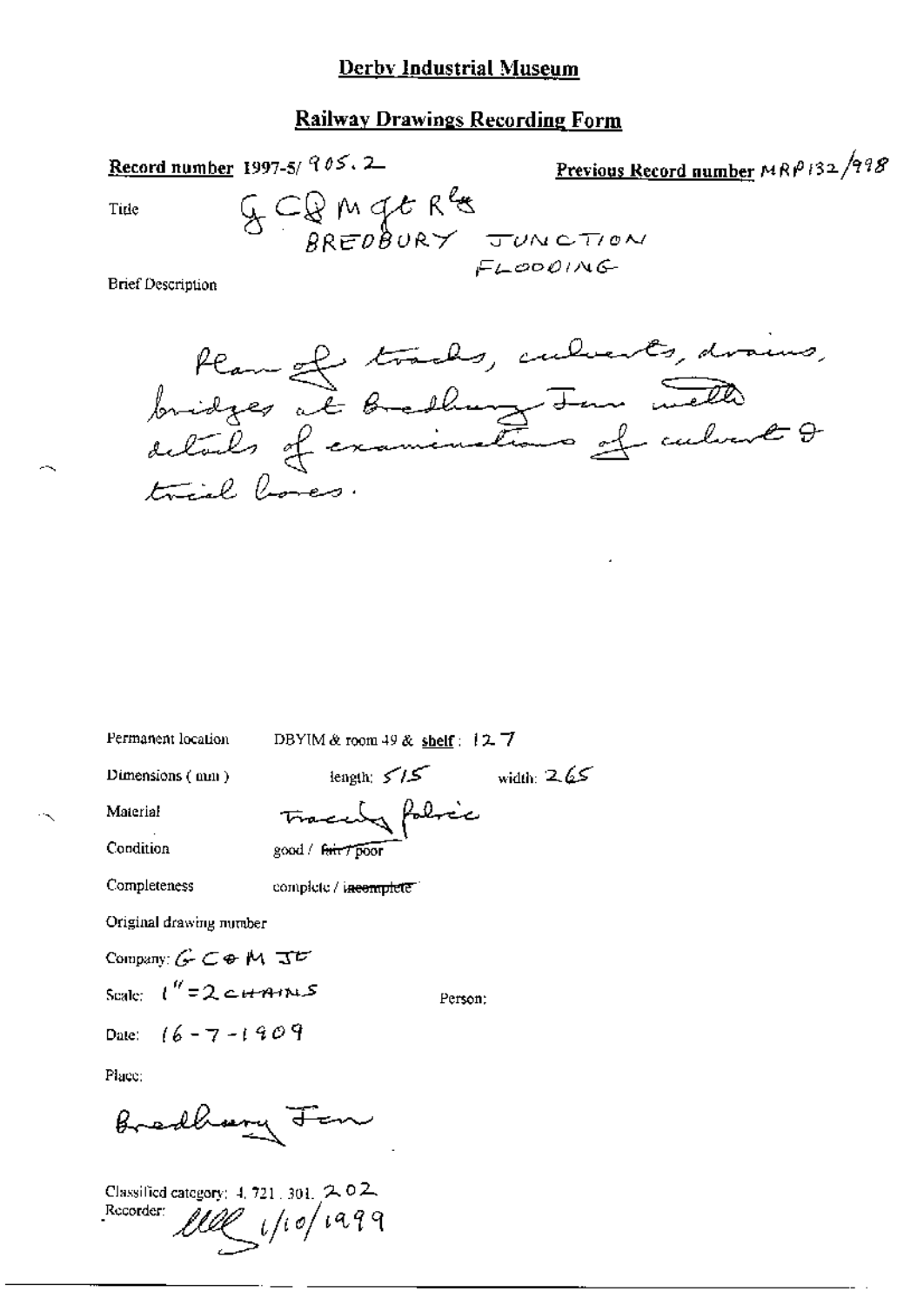# **Railway Drawings Recording Form**

<u>Previous Record number</u>  $MRP$  13  $\approx$  /998 Record number 1997-5/ 905.3  $G < e$  m gentles Title BREDBURG JUNCTION  $FAOOINC$ **Brief Description** 

Somephen as 1997-5/905.2 but well location of new manholes shown in red.

Permanent location

DBYIM & room 49 & shelf:  $1.2$ 

Trace folice

 $\text{length:}~\text{$\leq t \leq$} \qquad \qquad \text{width:}~\;2.6~\text{$\leq$}$ 

Dimensions (mm)

Material Condition

good / fair+poor

Completeness

complete / incomplete

Original drawing number

Company,  $GC \otimes M \uplus E$ Scale:  $i^{\prime\prime}$  2 c++AIN 3

Date: May 1910

Place:

Bredhary Jen

Classified category: 4, 721, 301,  $202$ Recorder My 1/10/1999

Person:  $EOMO$ .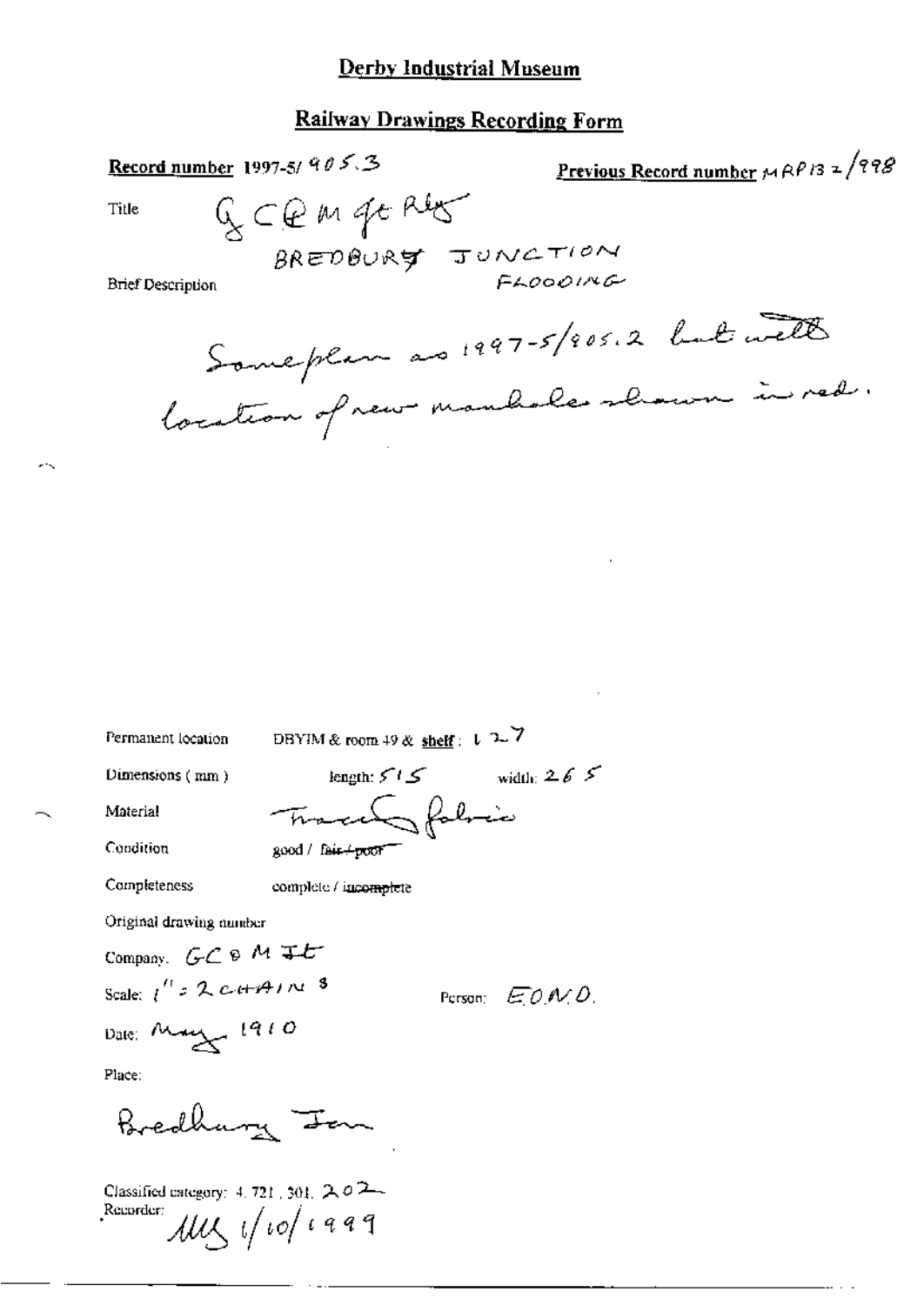# **Railway Drawings Recording Form**

Previous Record number  $MRP_{13} = \sqrt{2.58}$ Record number 1997-5/ 905.4-GCOM JERRY Title BREDBURY JUNCTION  $FLOODING$ **Brief Description** Plan and 1997-5/905.2 show proposed road route to Manhole from Bridge 66 road

Permanent location

DBYIM & room 49 & shelf:  $(27)$ 

Dimensions (mm)

length;  $520$  width:  $270$ Paper

Condition

Material

Completeness

complete / incomplete-

good / fair / poor

Original drawing number

Company:  $G C \Theta M$   $\overline{L}$ 

Scale:  $1'' = 2.47985$ Date:  $8 \frac{1}{440}$  (9.10)

Person:

Place:

Bredhan

Classified category:  $4, 721, 301, 2, 02$ .  $\mu$ ug  $_{l}/$ 10/1999 Recorder: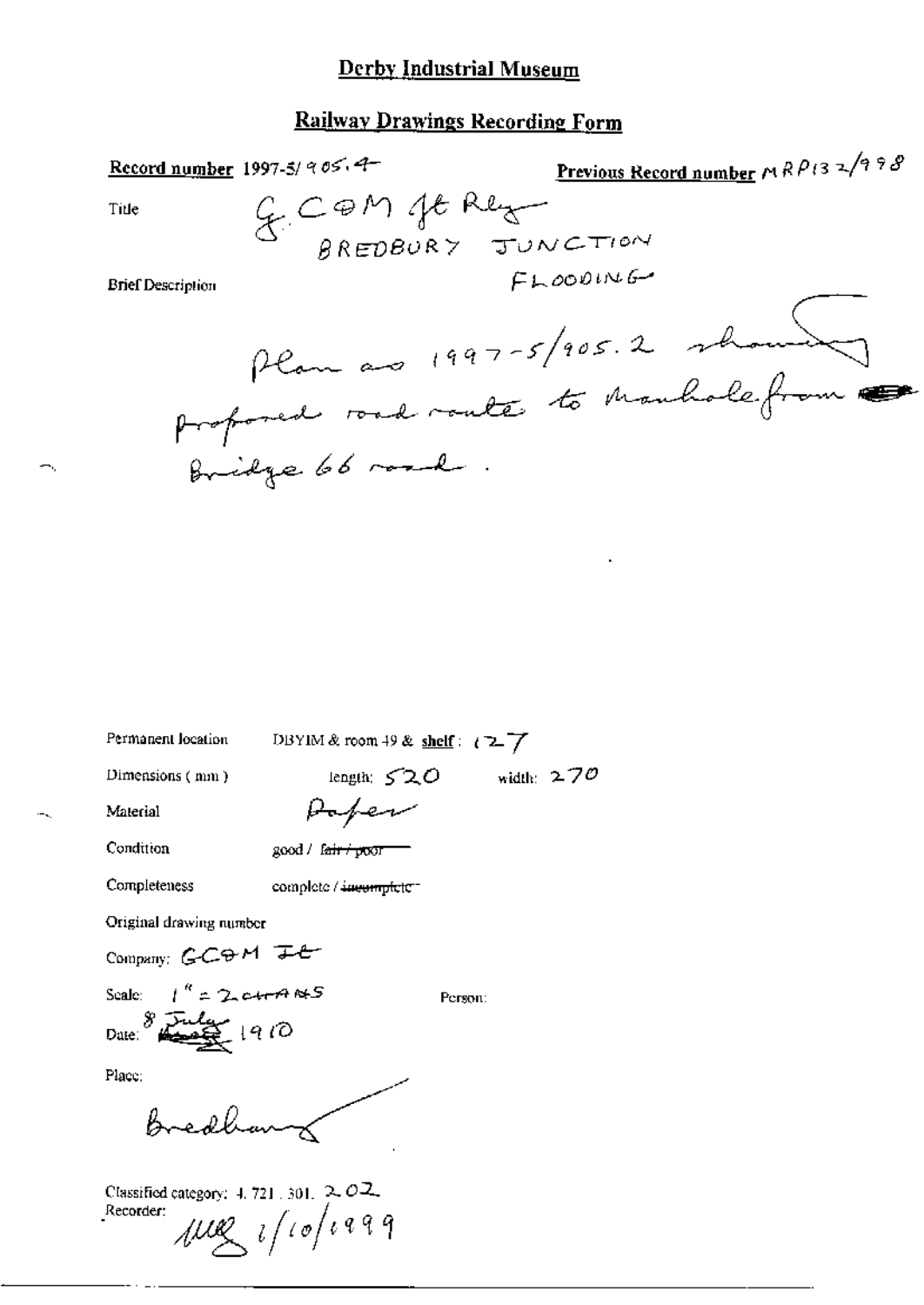# Railway Drawings Recording Form

Record number 1997-5/  $905.5$ GC QM GERRENT SUNCTION Title

Previous Record number  $HRP132/958$ 

**Brief Description** 

Plan as 1997-5/905.2 mbm

Permanent location

DBYIM & room 49 & shelf: 127

Dimensions (mm)

length:  $520$  width:  $270$ 

Material

Condition

good / fair / poor

Paper

Completeness

complete / incomplete

Original drawing number

Company:  $G$  COM  $J$ <sup>e</sup>

Scale:  $l^{\prime l} = 2 c_H A m S$ 

Person:

Date: May 1910

Place:

Bredhun

Classified category: 4, 721, 301, 2.0 2. ung volcaag Recorder: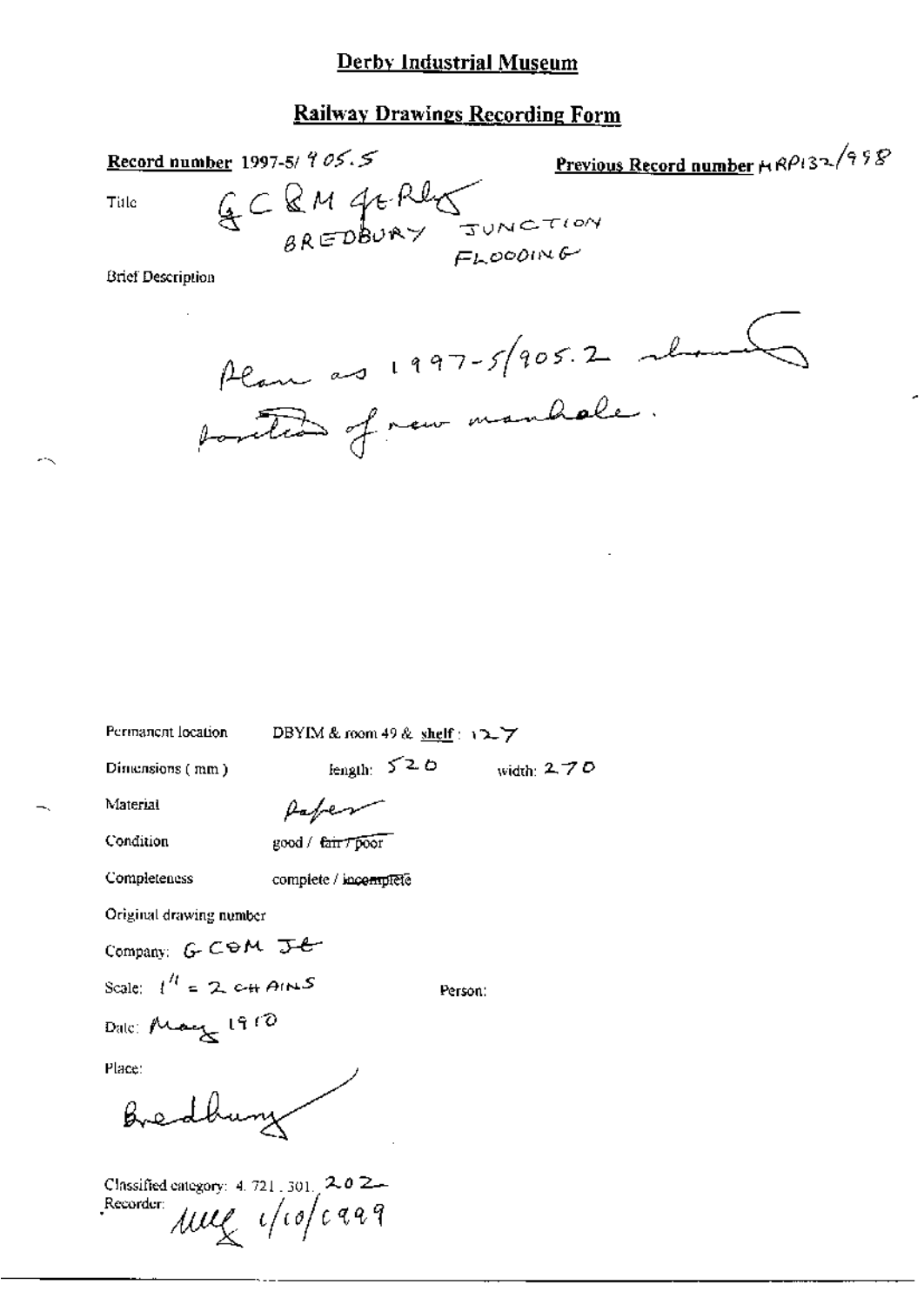# **Railway Drawings Recording Form**

Record number 1997-5/652,5 Previous Record number MRPI32/732

Manchester and Stockhort Rachways Title

**Brief Description** 

| Permanent location                                          | DBYIM & room 49 & shelf : $90$ |              |
|-------------------------------------------------------------|--------------------------------|--------------|
| Dimensions $(mn)$                                           | length: 420                    | width: $305$ |
| Material                                                    | Fracing folice                 |              |
| Condition                                                   | good / fa <del>ir / poor</del> |              |
| Completeness                                                | complete / incomplete          |              |
| Original drawing number                                     |                                |              |
| Company:                                                    |                                |              |
| Scale: $\int_1^H = 2 \frac{1}{4} \epsilon + 4 \pi \epsilon$ | Person:                        |              |
| Date: $\frac{177775}{1223}$                                 |                                |              |
| Place:                                                      |                                |              |

Bradbury Junction

Classified category: 4.721.301. 2.02.<br>Recorder:  $\mathcal{M}H_4^2$  2.0/11/1998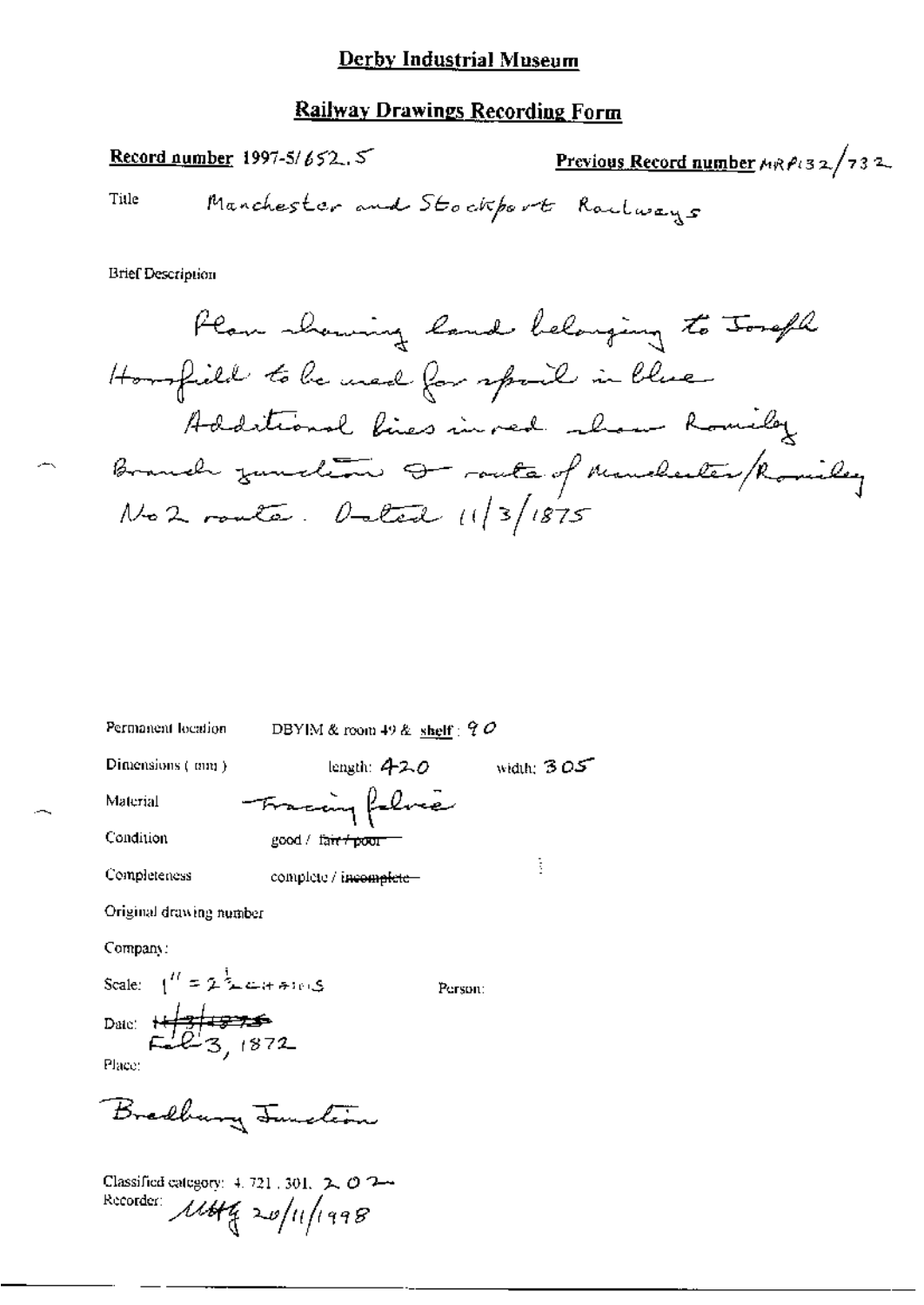#### Railway Drawings Recording Form

Record number 1997-5/652, 19

Previous Record number  $M \beta$ 132 /732

Title

Brief Description

Plan showing proposed route, with limits of deviation, between Ramiley Termstean and Stadph Woodby Jen Railway. Enisting vailways, vouds, baildings, watercourses<br>Ofields shown, Currelayet 35 chains. 1997-5/652.20 remos reighbly different alignment at went each.

Permanent location DBYIM & room 49 & shelf:  $90$ Dimensions (mm) length:  $810$  width:  $370$ Tracing folocie Material

Condition

Completeness complete Lineomplete

good / fair 7 poor

Original drawing number

Company:

Scale:  $1'' = 4$  carriers

Person:

ł

Date:

Place:

Romiley / Bredhary

Classified category: 4, 721, 301, 2, 0.2-Recorder: 11046 27/11/1998